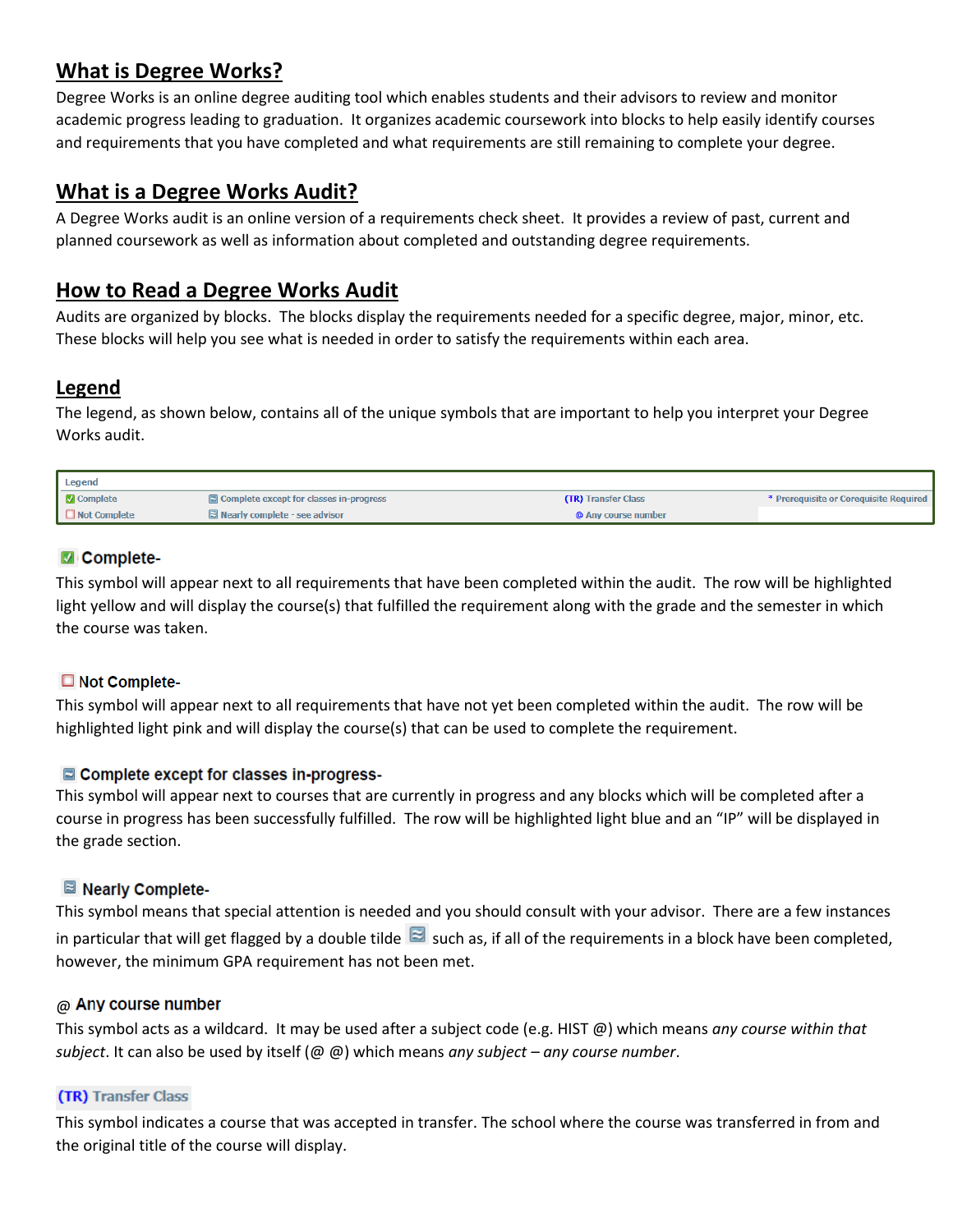The \* symbol may appear next to a course indicating that there is a prerequisite or co-requisite required for that course. If you click on the course the prerequisite or co-requisite will be listed.

## **Block Headers**

Block headers will contain a title for each individual block area. Just like the individual requirements within each block, the block header will contain a symbol stating the status of all the requirements within the block (see Legend above).

### **Student Information Block**

The Student Information Block is the first section of the audit and contains all of the key elements of your student record such as Classification, Overall GPA, Degree, Major and Minor. It also is a quick reference to verify if there are any registration holds on your record and whether you have filed a petition to graduate or selected your Advanced LAS Option.

| as of 02/23/2015 at 11:49<br><b>Student View</b> |                          |                             |                            |
|--------------------------------------------------|--------------------------|-----------------------------|----------------------------|
| Student                                          | Falcon, Freddie          | Level                       | Undergraduate              |
| ID                                               | ۰                        | Degree                      | <b>Bachelor of Science</b> |
| <b>Class Level</b>                               | Freshman                 | Major                       | Psychological Science      |
| Advisor                                          | Adams, Christopher M     | Concentration               |                            |
| Athlete                                          | <b>No</b>                | Minor                       |                            |
| <b>Transfer Credit Earned</b>                    | $\bf{0}$                 | <b>Commuter or Resident</b> | Resident                   |
| <b>Alternate PIN</b>                             | See Advisor              | <b>Petition to Graduate</b> | <b>No</b>                  |
| <b>Overall GPA</b>                               | 3.18                     | <b>Registration Holds</b>   | None                       |
| Campus                                           | <b>Undergraduate Day</b> | <b>Advanced LAS Option</b>  | None                       |

#### **Degree Block**

This is the main block which serves as a summary of all blocks within the audit and lists each group of requirements that you will need to satisfy in order to complete your degree. This main block will not have the

"Complete" **M** symbol until all of the other blocks have been completed.

The top right corner of this block will display the total number of credits required to graduate, total number of credits you have applied towards graduation, current overall GPA and your catalog year.

| <b>B</b> Bachelor of Science                                      |                                                                           | GPA: 3.18 | Catalog Year: 2014-2015 Credits Required: 120<br>Credits Applied: 22 |  |
|-------------------------------------------------------------------|---------------------------------------------------------------------------|-----------|----------------------------------------------------------------------|--|
| Unanet conditions for this set of requirements: 98 Credits needed |                                                                           |           |                                                                      |  |
| Residency - Minimum 45 Credits at Fitchburg State University      | Still Needed: You currently have 22, you still need 23 more.              |           |                                                                      |  |
| See English and Mathematics Readiness Requirement                 |                                                                           |           |                                                                      |  |
| See Global Diversity Requirement                                  |                                                                           |           |                                                                      |  |
| See Science, Math and Technology Requirement                      | Still Needed: See LAS - Science, Math and Technology section              |           |                                                                      |  |
| See Citizenship and the World Requirement                         |                                                                           |           |                                                                      |  |
| See The Arts Requirement                                          | Shil Needed: See LAS - The Arts section                                   |           |                                                                      |  |
| Advanced LAS Option Not Declared - Contact Registrar's Office     | Still Needed: See Advanced LAS - No Declaration in Banner Student section |           |                                                                      |  |
| See Major Requirements                                            | Still Needed: See Psychological Science Major section                     |           |                                                                      |  |

**\***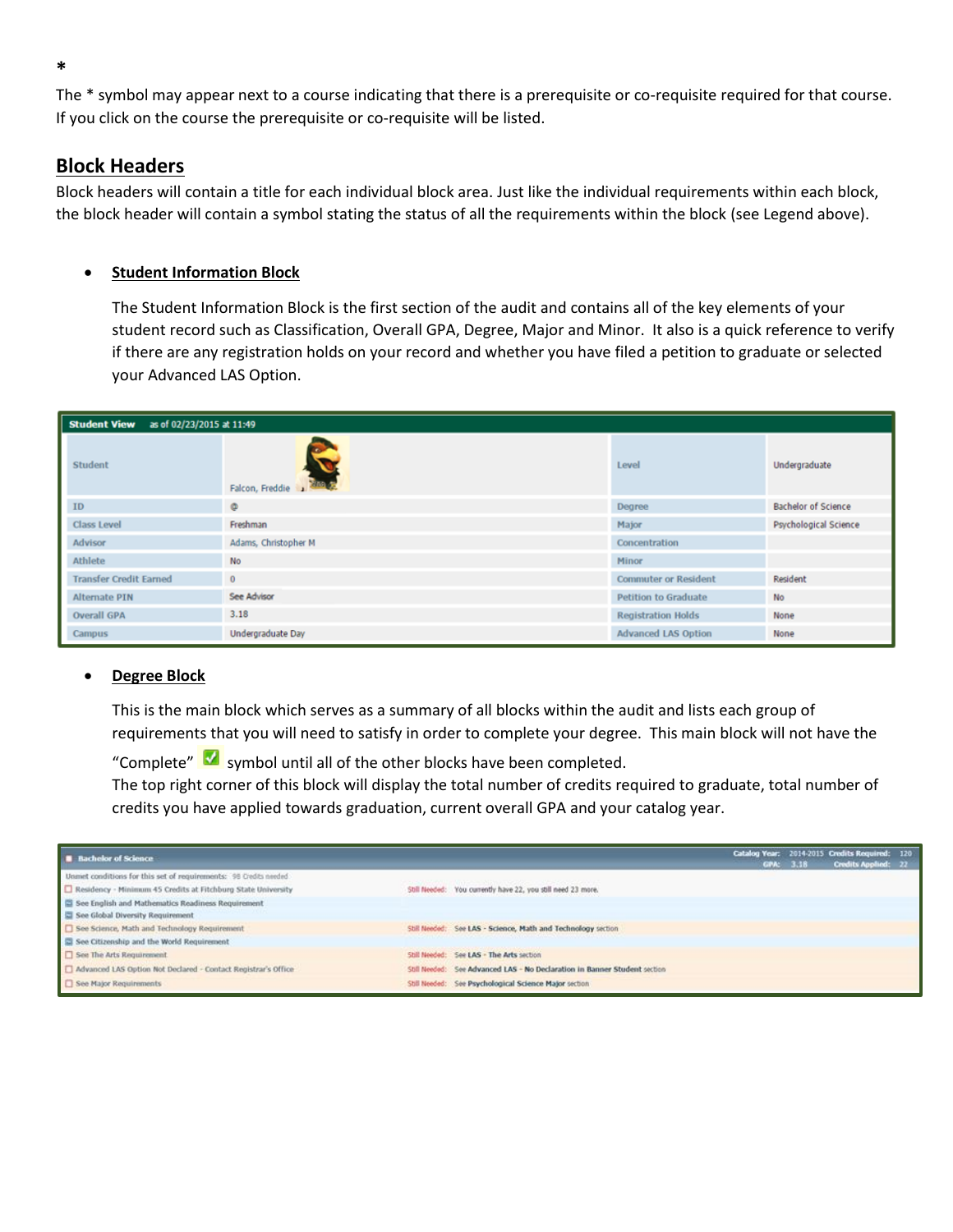#### **English and Mathematics Readiness Requirement**

This block confirms whether you have satisfied the University English and Mathematics readiness requirement.

Developmental courses such as MATH 0100, MATH 0200 and ENGL 0100 do not count toward a degree and will appear in the "Not Degree Applicable" block located at the bottom of the Degree Works audit.

| $\mathbb{E}$ English and Mathematics Readiness Requirements       |                   |                              |            |                    |
|-------------------------------------------------------------------|-------------------|------------------------------|------------|--------------------|
| $\Box$ BASIC MATH I AND II                                        |                   |                              |            |                    |
| MATH 0100 Readiness Requirement Fulfilled                         | <b>MATH 0100</b>  | <b>Basic Mathematics T</b>   | 3.3        | Fall 2014          |
| <b>E</b> Basic Math II                                            | <b>MATH 0200N</b> | Basic Math II Non STEM Track | <b>REG</b> | <b>Spring 2015</b> |
| <b>2</b> English Readiness Met by Registration or Placement Score |                   |                              |            |                    |

#### **LAS Blocks**

The LAS Blocks list the Liberal Arts and Sciences program requirements. The LAS Blocks consist of the follow areas: Global Diversity; Science, Math and Technology; Citizenship and the World; The Arts, and the Advanced LAS. These blocks will track what LAS requirements are completed, in progress or are still needed.

| $\Xi$ LAS - Global Diversity (course reuse area)   |                  |                                                                                                                                                                                                                                                                                                                                                  |            |                |                  |
|----------------------------------------------------|------------------|--------------------------------------------------------------------------------------------------------------------------------------------------------------------------------------------------------------------------------------------------------------------------------------------------------------------------------------------------|------------|----------------|------------------|
| <b>E GLOBAL DIVERSITY REQUIREMENT</b>              |                  |                                                                                                                                                                                                                                                                                                                                                  |            |                |                  |
| SELECT ONE GROUP                                   |                  |                                                                                                                                                                                                                                                                                                                                                  |            |                |                  |
| Group One                                          |                  |                                                                                                                                                                                                                                                                                                                                                  |            |                |                  |
| <b>□ 3 Credits of GDAN Attribute</b>               | <b>MUSC 2210</b> | COTA: Medieval Thru Barogue                                                                                                                                                                                                                                                                                                                      | <b>REG</b> | (3)            | Spring 2015      |
| 3 Credits of GDC Attribute                         | SOC 1100         | <b>Introduction to Sociology</b>                                                                                                                                                                                                                                                                                                                 | 2.0        | $\overline{3}$ | Fall 2014        |
| LAS - Science, Math and Technology                 |                  |                                                                                                                                                                                                                                                                                                                                                  |            |                |                  |
| SCIENCE, MATH, TECHNOLOGY REQUIREMENT              |                  |                                                                                                                                                                                                                                                                                                                                                  |            |                |                  |
| Math Course 1200 Level or Above                    |                  | Still Needed: 3 to 4 Credits in MATH 1200:4999                                                                                                                                                                                                                                                                                                   |            |                |                  |
| □ Laboratory Requirement                           |                  | Still Needed: 3 to 4 Credits in @ @ with Attribute LAB                                                                                                                                                                                                                                                                                           |            |                |                  |
| $\Box$ Health and Fitness Requirement              |                  | Still Needed: 3 to 4 Credits in @ @ with Attribute HAFwith Attribute HF1                                                                                                                                                                                                                                                                         |            |                |                  |
| □ Science, Math and Technology Elective            |                  | Still Needed: 3 to 4 Credits in @ @ with Attribute SMT                                                                                                                                                                                                                                                                                           |            |                |                  |
| $\Xi$ LAS - Citizenship and the World              |                  |                                                                                                                                                                                                                                                                                                                                                  |            |                |                  |
| CITIZENSHIP AND THE WORLD REQUIREMENT              |                  |                                                                                                                                                                                                                                                                                                                                                  |            |                |                  |
| Select 3 Credits from the Following                | <b>SOC 1100</b>  | <b>Introduction to Sociology</b>                                                                                                                                                                                                                                                                                                                 | 2.0        | 3              | <b>Fall 2014</b> |
| Citizenship and the World Elective                 | <b>PSY 1100</b>  | General Psychology                                                                                                                                                                                                                                                                                                                               | 2.5        | $\overline{3}$ | Fall 2014        |
| History Requirement                                | <b>HIST 1100</b> | <b>World Civilizations II</b>                                                                                                                                                                                                                                                                                                                    | <b>REG</b> | (3)            | Spring 2015      |
| LAS - The Arts                                     |                  |                                                                                                                                                                                                                                                                                                                                                  |            |                |                  |
| THE ARTS REQUIREMENT                               |                  |                                                                                                                                                                                                                                                                                                                                                  |            |                |                  |
| <b>V</b> Writing I                                 | <b>FNGI 1100</b> | Writing I                                                                                                                                                                                                                                                                                                                                        | 2.3        | $\overline{z}$ | Fall 2014        |
| $\Box$ Writing II                                  | <b>ENGL 1200</b> | Writing II                                                                                                                                                                                                                                                                                                                                       | <b>REG</b> | (3)            | Spring 2015      |
| <b>No. Art or Music Requirement</b>                | <b>MUSC 2210</b> | <b>COTA: Medieval Thru Baroque</b>                                                                                                                                                                                                                                                                                                               | <b>REG</b> | (3)            | Spring 2015      |
| □ Literature Requirement                           |                  | Still Needed: 3 Credits in @ @ with Attribute LIT                                                                                                                                                                                                                                                                                                |            |                |                  |
| <b>E</b> Art Requirement                           | <b>MUSC 1000</b> | Art of Music                                                                                                                                                                                                                                                                                                                                     | <b>REG</b> | (3)            | Spring 2015      |
| Advanced LAS - No Declaration in Banner Student    |                  |                                                                                                                                                                                                                                                                                                                                                  |            |                |                  |
| □ You Have Not Yet Selected an Advanced LAS Option | Still Needed:    | You have not yet declared Option A, Option B or Option C for your Advanced LAS requirements. Once your choice has been added to your student<br>record in the Registrar's Office, this portion of your advising worksheet will include the 12 credits of course requirements associated with your<br>choice of Option A or Option B or Option C. |            |                |                  |

#### **Major Block**

This block tracks the major requirements for your degree and indicates what courses are completed, in progress or are still needed.

| <b>E</b> Psychological Science Major                                                     |                                 |                                                                                                                                                                                                        |           |                | <b>GPA: 3.35</b> |
|------------------------------------------------------------------------------------------|---------------------------------|--------------------------------------------------------------------------------------------------------------------------------------------------------------------------------------------------------|-----------|----------------|------------------|
| 41 Minimum Credits Required                                                              |                                 | Still Needed: You have completed or have in progress 9 credits - a minimum of 32 additional credits are required.                                                                                      |           |                |                  |
| Residency - Minimum 21 Credits at Fitchburg State University                             |                                 | Still Needed: You currently have 6, you still need 15 more.                                                                                                                                            |           |                |                  |
| Minimum 2.0 Major GPA Requirement                                                        |                                 |                                                                                                                                                                                                        |           |                |                  |
| <b>PSYCHOLOGICAL SCIENCE CORE REQUIREMENTS</b>                                           |                                 |                                                                                                                                                                                                        |           |                |                  |
| Maximum of 6 credits allowed in each course: PSY 4800, PSY 4810, 4820, 4900, 4950, 4960. |                                 |                                                                                                                                                                                                        |           |                |                  |
| Research Design and Analysis I                                                           |                                 | Still Needed: 4 Credits in PSY 2000*                                                                                                                                                                   |           |                |                  |
| Research Design and Analysis II                                                          |                                 | Still Needed: 4 Credits in PSY 2100*                                                                                                                                                                   |           |                |                  |
| $\Box$ Experimental Psychology                                                           |                                 | Still Needed: 3 Credits in PSY 3410*                                                                                                                                                                   |           |                |                  |
| $\Box$ History and Systems of Psychology                                                 |                                 | Still Needed: 3 Credits in PSY 3480*                                                                                                                                                                   |           |                |                  |
| Abnormal Psychology or Developmental Psychopathology                                     |                                 | Still Needed: 3 Credits in PSY 2350* or 2840*                                                                                                                                                          |           |                |                  |
| $\Box$ Cognition or Psychology of Learning                                               |                                 | Still Needed: 3 Credits in PSY 3550* or 3500*                                                                                                                                                          |           |                |                  |
| <b>M</b> Cognitive Neuroscience or Biological Psychology                                 | <b>PSY 3420</b><br>Satisfied by | <b>Biological Psychology</b><br>PSY250 - Biological Bases of Behavior - Univ Mass Dartmouth                                                                                                            | <b>TR</b> | 3              | Spring 2015      |
| □ Psychology of Personality or Social Psychology                                         |                                 | Still Needed: 3 Credits in PSY 2300* or 2500*                                                                                                                                                          |           |                |                  |
| O Developmental                                                                          | <b>PSY 2230</b>                 | Adolescent Psychology                                                                                                                                                                                  | 3.0       | 3.             | Spring 2010      |
|                                                                                          | <b>PSY 2645</b>                 | Psychology of Human Resources                                                                                                                                                                          | 3.7       | $\overline{3}$ | Spring 2010      |
| $\Box$ Select 12 Credits from the Following                                              | <b>Still Needed:</b>            | 9 Credits in PSY 2230* or 2370* or 2450* or 2610* or 2660* or 2665* or 2680* or 2700* or 2810* or 2820* or 2830* or 2950* or 3530* or<br>4200* or 4800 or 4803 or 4810 or 4820 or 4900 or 4950 or 4960 |           |                |                  |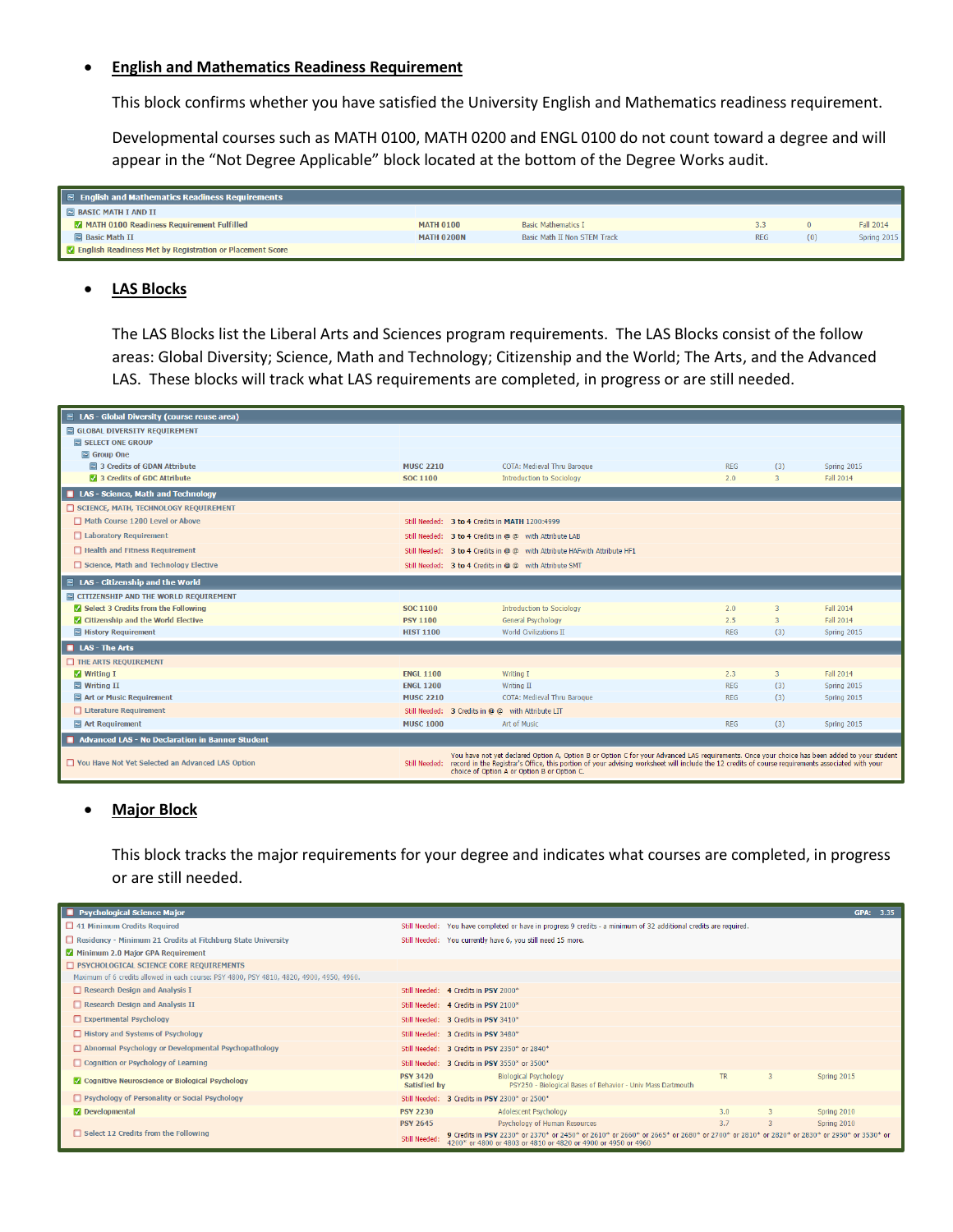### **Free Electives**

The Free Electives block lists any course(s) that are not used to satisfy specific course requirements on the Degree Works audit. These courses count towards your GPA and the minimum 120 college level credits that are required to qualify for graduation.

| <b>Free Electives</b> |                                       |            |     | <b>Credits Applied: 19</b> | <b>Classes Applied: 7</b> |
|-----------------------|---------------------------------------|------------|-----|----------------------------|---------------------------|
| $\Box$ 2651           | <b>Ethics in Criminal Justice</b>     | 3.0        |     | Spring 2012                |                           |
| $\overline{C}$ 3333   | Crime in the Media                    | <b>REG</b> | (3) | Spring 2015                |                           |
| <b>HMSV1100</b>       | <b>Introduction to Human Services</b> | 3.5        |     | <b>Fall 2012</b>           |                           |
| <b>MUSC 2300</b>      | <b>Choral Arts</b>                    | 4.0        |     | Fall 2014                  |                           |
| <b>PSY 2140</b>       | <b>Intro Cognitive Neuroscience</b>   | 3.3        |     | <b>Fall 2013</b>           |                           |
| <b>PSY 2300</b>       | Psychology of Personality             | 2.3        |     | Fall 2012                  |                           |
| <b>SPCH 1000</b>      | <b>Intro to Speech Communication</b>  | <b>REG</b> | (3) | Spring 2015                |                           |

#### **Courses Not Used**

This block lists any courses that you have withdrawn from, did not successfully pass or courses that were taken more than once, but were not repeatable for credit.

| <b>Courses Not Used</b> |                              |   | <b>Credits Applied:</b> | <b>Classes Applied: 2</b> |
|-------------------------|------------------------------|---|-------------------------|---------------------------|
| <b>EXSS 2060</b>        | Exer, Nutrit & Heart Disease | w | Fall 2014               |                           |

#### **In-progress**

The In-progress block lists all of the courses a student is currently registered for, but not yet completed.

| In-progress       |                                     |            | <b>Credits Applied: 15</b> | <b>Classes Applied: 5</b> |
|-------------------|-------------------------------------|------------|----------------------------|---------------------------|
| <b>ENGL 1200</b>  | <b>Writing II</b>                   | <b>REG</b> | Spring 2015                |                           |
| <b>HIST 1100</b>  | <b>World Civilizations II</b>       | <b>REG</b> | Spring 2015                |                           |
| <b>MATH 0200N</b> | <b>Basic Math II Non STEM Track</b> | <b>REG</b> | Spring 2015                |                           |
| <b>MUSC 1000</b>  | Art of Music                        | <b>REG</b> | Spring 2015                |                           |
| <b>MUSC 2210</b>  | <b>COTA: Medieval Thru Baroque</b>  | <b>REG</b> | Spring 2015                |                           |

#### **Other Blocks**

There are a number of other blocks that may appear on your Degree Works audit depending on your individual program of study. For example, these areas can include an academic minor or foreign language requirement.

## **Tabs and Features**

There are four main tabs that appear at the top of your Degree Works audit: Worksheets, Planner, Notes and GPA Calculator. Within each of these tabs, there are specific features that are designed to help guide you on the road to graduation.

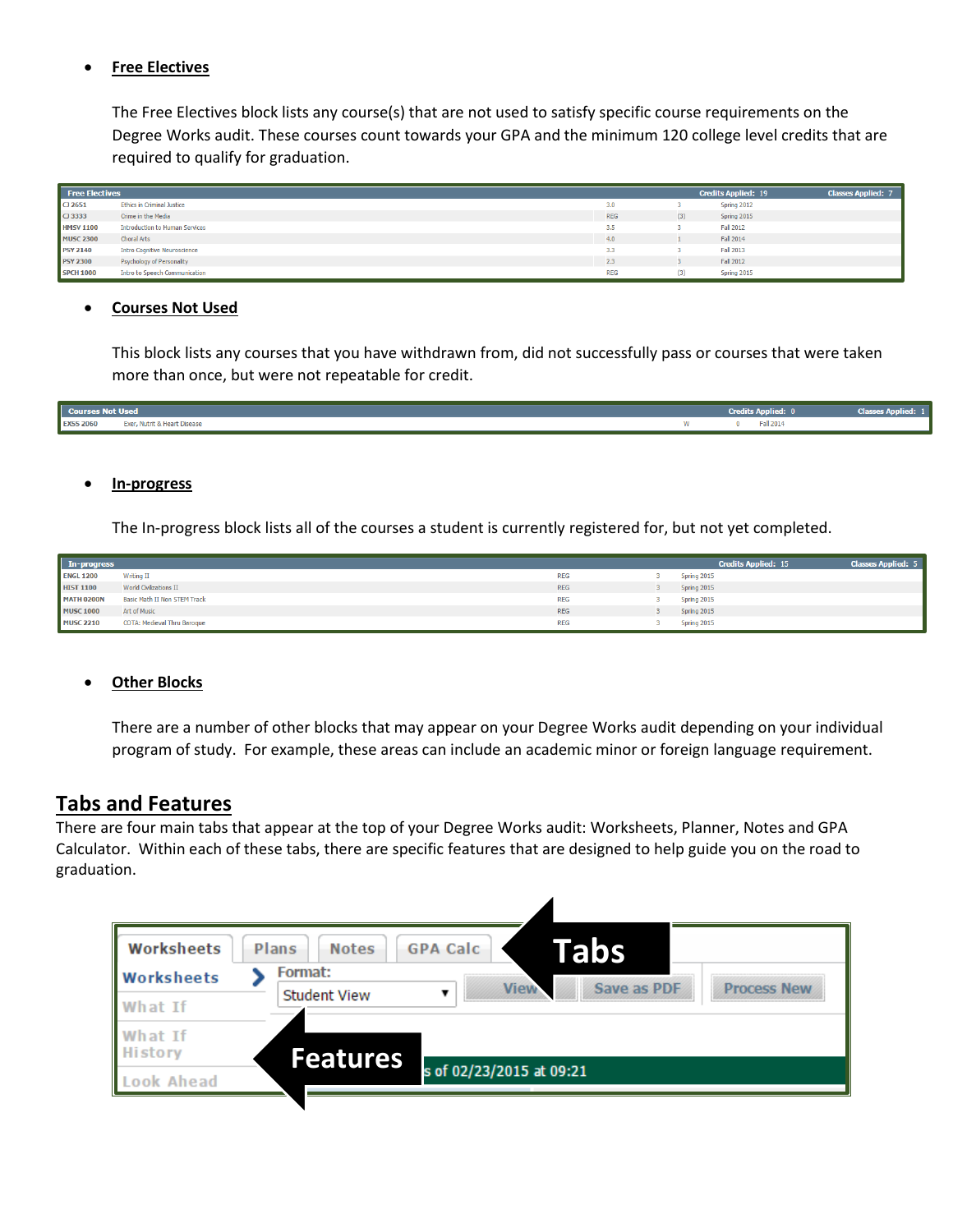# **Worksheets**

Worksheets is the tab for your Degree Works audit. This tab includes the "What If", "What If History" and "Look Ahead" features.

| Worksheets                | Plans<br><b>GPA Calc</b><br><b>Notes</b>                    |
|---------------------------|-------------------------------------------------------------|
| <b>Worksheets</b>         | Format:<br>Save as PDF<br><b>Process New</b><br><b>View</b> |
| What If                   | <b>Student View</b>                                         |
| What If<br><b>History</b> |                                                             |
| Look Ahead                | <b>Student View</b> as of 02/23/2015 at 09:21               |

## **What If**

The "What If" feature allows you to see how far along you would be in your academic career if you were to change your major or add a minor.

- o Select the "What If" function located on the left side of the audit screen under the "Worksheets" tab.
- o Use the drop down menus to select the catalog year, program, major and concentration (if applicable) that you'd like to change to or the minor you would like to add. *If you are considering changing your major, you need to select the current catalog year.*
- o The "Choose Your Future Classes" block located at the bottom is an option that allows you to enter course(s) that you anticipate to take, however have not yet registered for, to see where they would populate on your audit.
- o Once done, select the "Process What-If" button located above.
- $\circ$  This will remove the requirement blocks for your current major and apply the requirement block for the major you're considering or add the requirement block for the minor. This is not a permanent change. Once you go back to your Worksheet, the original requirement blocks will show up in your audit. If you would like to formally change your major or add a minor, please complete a Change of Major/Minor form and submit the approved paperwork to the Registrar's Office.

## **What If History**

The "What If History" feature will allow you to view previously run "What If" evaluations.

- o Select the "What If History" function located on the left side of the audit screen under the "Worksheets" tab.
- o Under "Historic Report", use the drop down menu to select your previous evaluations which are sorted by date and time.
- o Once done, select the "View" button located at the top.

## **Look Ahead**

The "Look Ahead" feature will allow you to see an audit showing courses for which you plan to register in future terms.

- o Select the "Look Ahead" function located on the left side of the audit screen under the "Worksheets" tab.
- o Use the form to enter the subject and course number of each anticipated course.
- o Once you have created your list of courses, click the "Process New" button.
- o Please be aware of the following when utilizing the "Look Ahead" feature: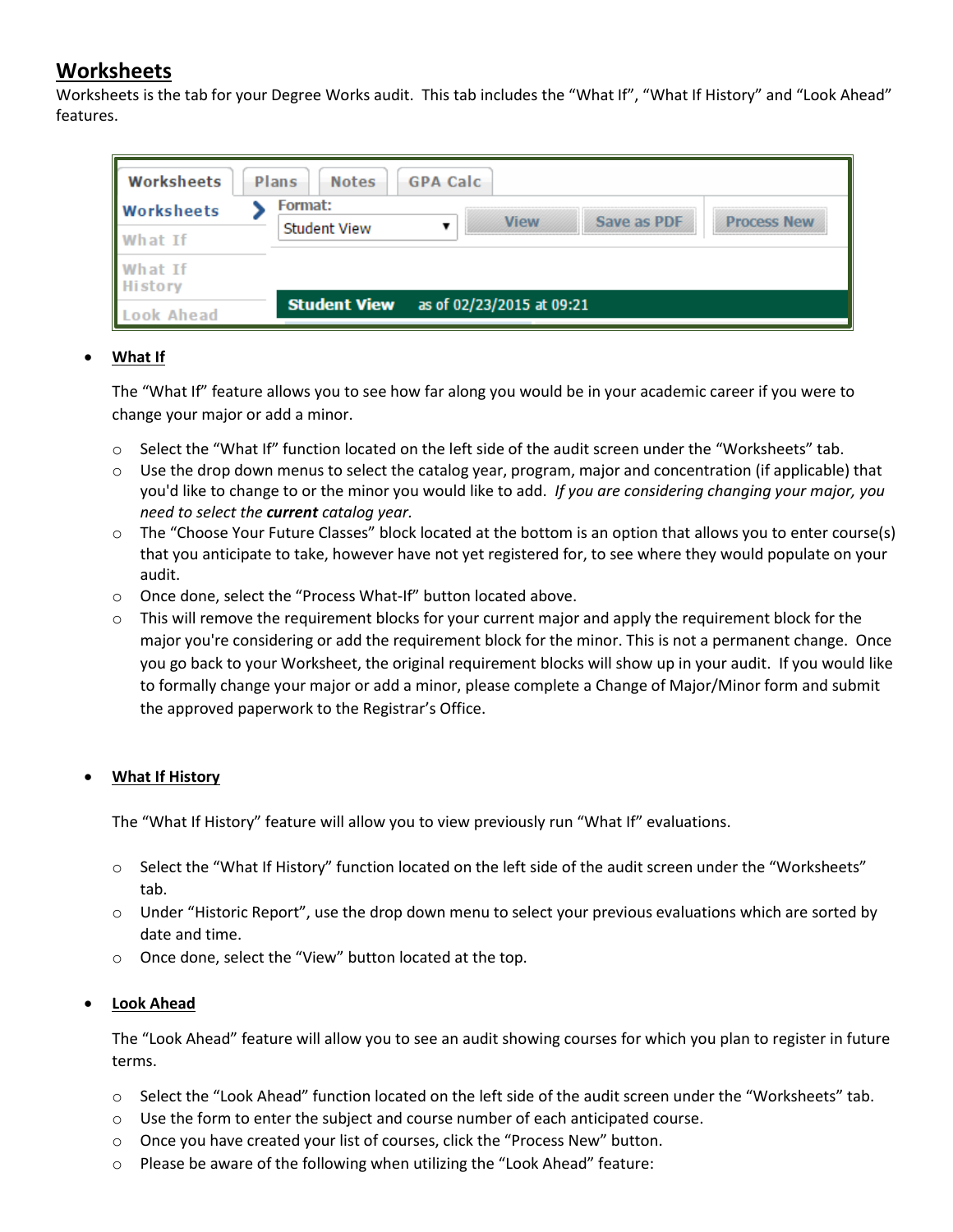- The classes entered are not considered in the GPA calculation that appears on the audit report.
- The requirements on which your classes are placed may not be the actual requirements where they will end up when you actual complete the class and receive a grade.
- Classes you enter that are not valid will not be applied to any requirements and will end up in the "Not Degree Applicable" section of the audit.

## **Plans**

Under construction – coming soon!

This tab is only available to faculty.

## **Notes**

Under construction – coming soon!

This tab is only available to faculty.

# **GPA**

The GPA Calculator tab is a convenient way to track and plan for your GPA, especially if your department has a minimum GPA requirement. This tab includes the "Graduation Calculator", "Term Calculator" and "Advice Calculator" features.



## **Graduation Calculator**

The "Graduation Calculator" feature will give you the GPA you need to average in your remaining courses in order to graduate with your desired GPA.

Please see below for the step by step instructions:

- 1. Check the upper right hand corner of your degree block for credits required and credits applied. To find the number of credits remaining subtract the number of credits being applied from the number required, excluding from both all Satisfactory/Unsatisfactory courses.
- 2. Fill in the number of credits you have remaining in the "Credits Required" space and put the number of credits required for your degree in the "Credits Required" space.
- 3. Fill in your desired GPA and click calculate.

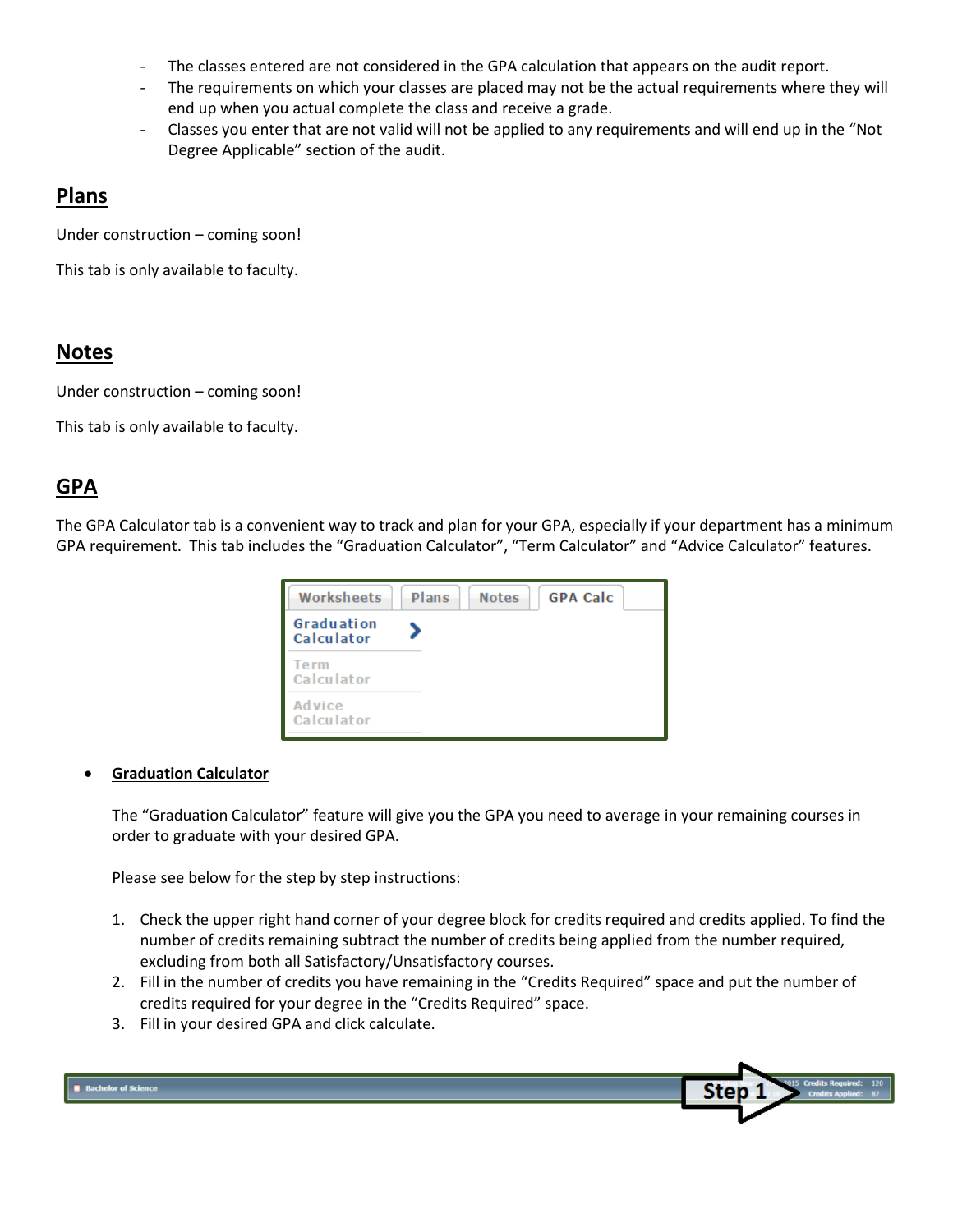| Step <sub>2</sub>                                                                                                                                                                                                                             | <b>Current GPA</b><br><b>Credits Remaining</b><br><b>Credits Required</b><br><b>Desired GPA</b> | Calculate | 3.18<br>33<br>120<br>3.5 | Step 3 |  |
|-----------------------------------------------------------------------------------------------------------------------------------------------------------------------------------------------------------------------------------------------|-------------------------------------------------------------------------------------------------|-----------|--------------------------|--------|--|
| <b>Current GPA</b><br>3.18<br><b>Credits Remaining</b><br>33<br><b>Credits Required</b><br>120<br><b>Desired GPA</b><br>3.3<br>You need to average a 3.61 over your final 33 Credits to graduate with your desired GPA.<br><b>Recalculate</b> |                                                                                                 |           |                          |        |  |

### **Term Calculator**

The "Term Calculator" feature allows you to project your possible semester GPA based on course information that you self-enter.

Please see below for step by step instructions:

- 1. The calculator will list the courses marked In Progress from your audit. If any of the courses listed are inaccurate, you can add or delete them by typing directly into the boxes. If entering the courses yourself, be sure to check that the number of credits listed is correct for each course because that is a crucial component in calculating your GPA.
- 2. Select the grade from the drop down menu that you anticipate receiving for each course.
- 3. Click "Calculate".

|        | <b>Current GPA</b><br><b>Credits Farned So Far</b> |                | 3.18<br>12               |  |
|--------|----------------------------------------------------|----------------|--------------------------|--|
|        |                                                    | <b>Credits</b> | Grade                    |  |
|        | Class 1                                            | 3              | 3.5[3.50]<br>▼<br>Step 2 |  |
|        | Class <sub>2</sub>                                 | 3              | 4.0[4.00]<br>▼           |  |
| Step 1 | Class <sub>3</sub>                                 | 3              | 3.7[3.70]<br>▼           |  |
|        | Class 4                                            | 3              | 3.5[3.50]<br>▼           |  |
|        | Class <sub>5</sub>                                 | 4              | 3.0[3.00]<br>v           |  |
|        | Class <sub>6</sub>                                 |                | 4.0[4.00]<br>▼           |  |
|        | Class <sub>7</sub>                                 |                | 4.0[4.00]<br>▼           |  |
|        | Class <sub>8</sub>                                 |                | 4.0[4.00]<br>v           |  |
|        | Class <sub>9</sub>                                 |                | 4.0[4.00]                |  |
|        | Class 10                                           |                | 4.0[4.00]                |  |
|        |                                                    | Calculate      | Step 3                   |  |